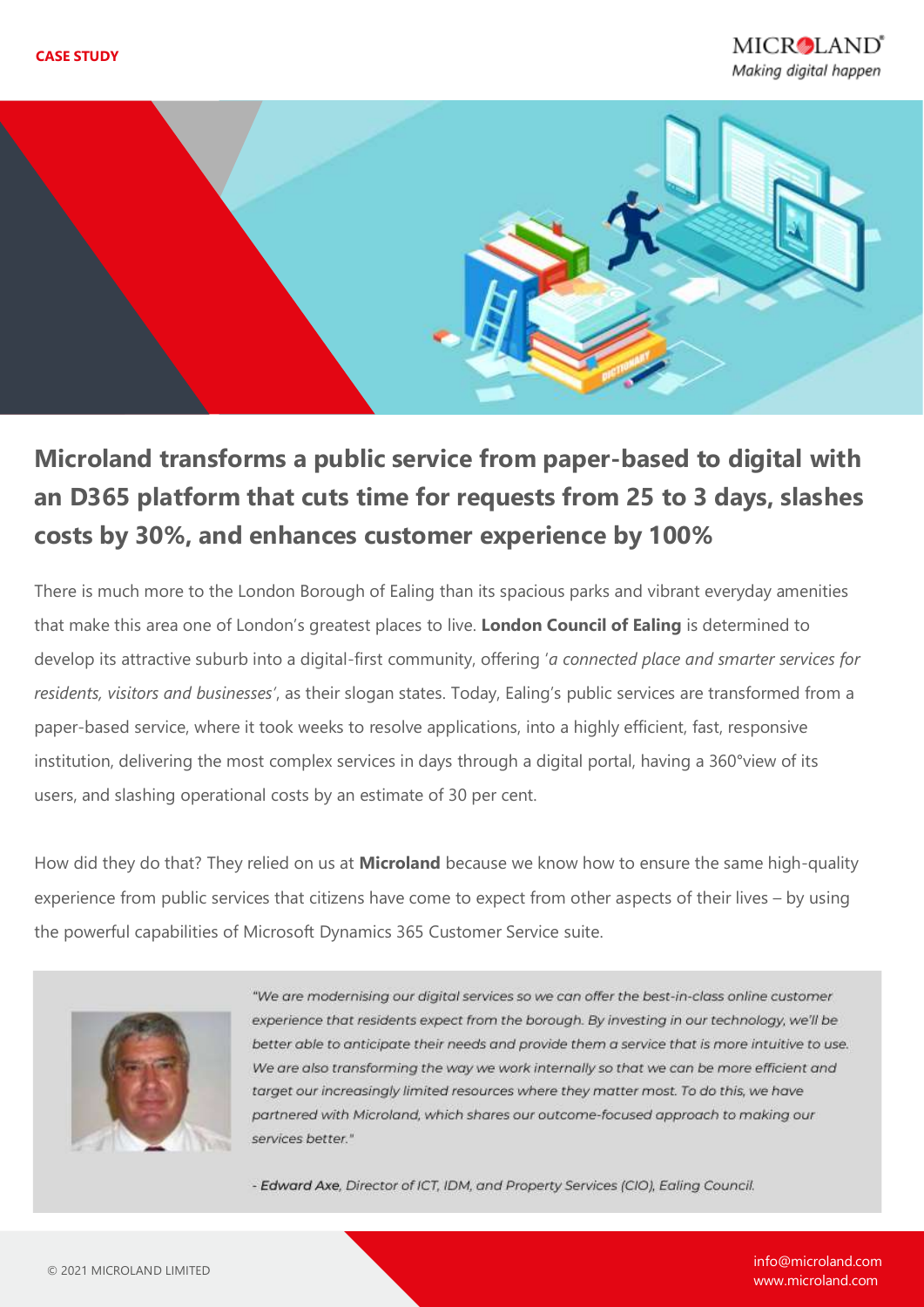Read the full [press release.](https://www.microland.com/pr/Digital-services-for-london-borough)

#### **Paper forms passed around for 25 days**

Up until recently, Ealing Council was relying heavily on manual processes and offline channels, which resulted in an extremely **time-consuming** practice and **low levels of citizens' satisfaction**. Applying for Council Tax exemption is one illustrative example, where borough residents needed to fill out a paper form, submit it to the Council, and then wait for weeks until it got passed on through various departments to finally reach the concerned team. If the request needed additional information from the customer, the communication was again carried out through offline channels such as phone or mail. Postal service was also how the citizen would receive the final resolution. The time required for all this? **20-25 days**!

In addition, the overall **costs of maintaining** such offline channels were **high** (customer care staff, scanning and post teams, local kiosks, etc.), while line-of-business (LOB) **application systems** in the Council were **disparate**.

That meant further **redundancies and data errors**, having only a **single view of the customer** (data) and **struggles in identifying frauds**.

The Council requested a thorough change in how they work internally and externally and a solution that could ensure:

- channel shift from offline processes into e-Services
- clarity of data, including an ability to recover debt and identify frauds
- modernization of business processes with automations
- consolidated activities and running costs reduction

#### **The right fit with D365**

We at Microland have built a comprehensive solution that pivoted around **Dynamics 365 Customer Service** and targeted UK councils and local authorities to help them enhance citizen service effectiveness, increase employee productivity, reduce cost to serve, and improve overall citizen engagement. The platform includes different business areas such as council tax, business rates, benefits, affordable housing, complaints/enquiry addressal, environment and street services.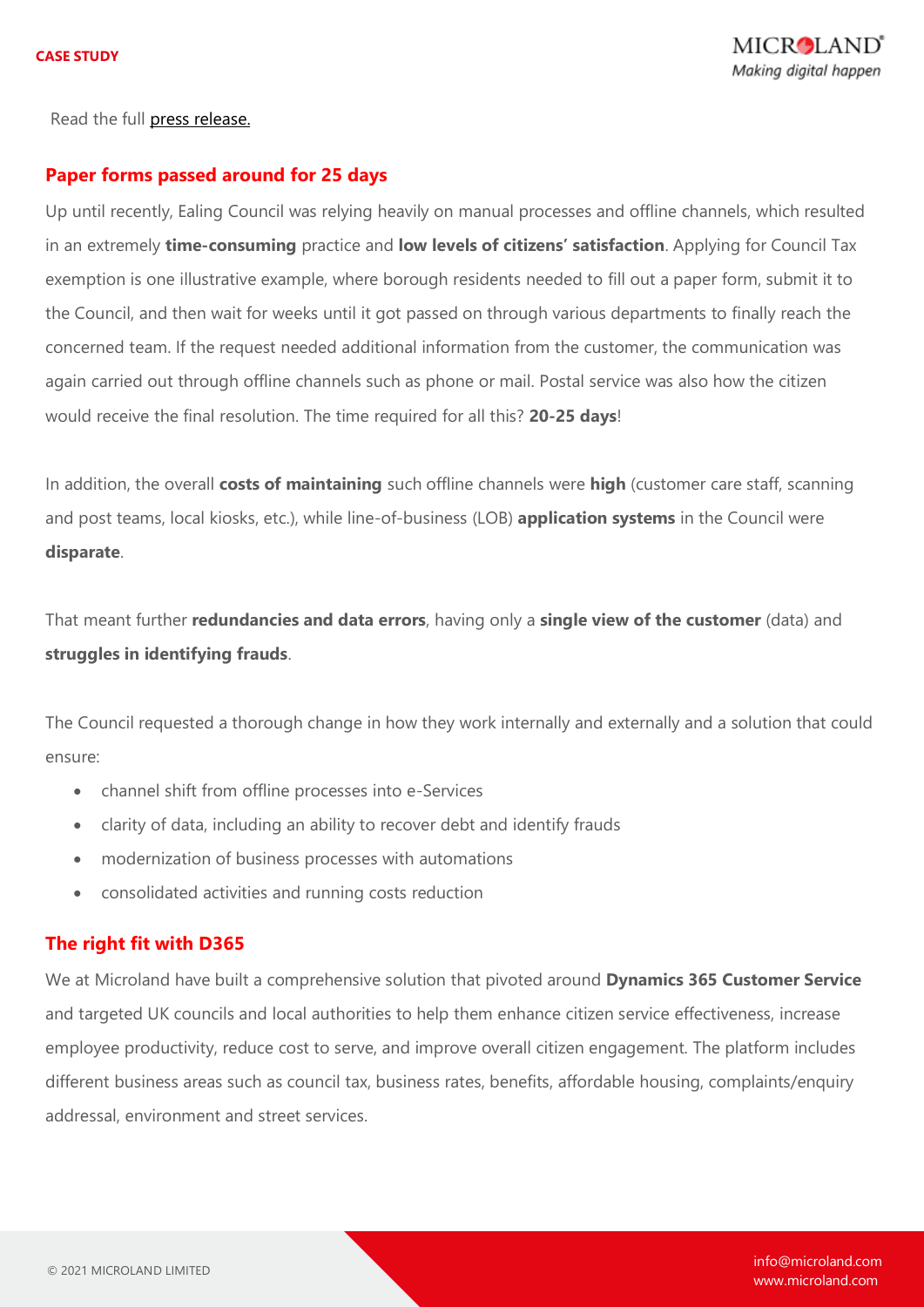

"Together with Microland, we are digitally transforming the Ealing Council, while saving money, increasing efficiency and improving the delivery time for our customers. Customers can now access many services, where the new Dynamics portal gets requests routed in real time and directed to the right team."

- Peter Green, Head of ICT, London Council of Ealing.

Watch his [video testimonial.](https://www.microland.com/relationships/clients)

The solution **empowers both citizens** - to seamlessly pay their taxes, raise complaints, request housing repairs, report a pavement problem, etc. - and **council staff** to respond and resolve such requests with a quick turnaround. The same solution was deployed at Ealing Council, which partnered with us due to an earlier established business relationship and trust to build the right-fit digital transformation strategy. There are two deployment phases across different services, as shown below.

| Scope - Phase 1 and 2        |                              |                    |                         |  |
|------------------------------|------------------------------|--------------------|-------------------------|--|
| <b>CONTRACTOR</b>            | 1983-1988 1999 1999 19       | 다 정보 사항 공격을 하고 있다. | 5-5-2004-09-11-12-23-04 |  |
| and the state of the control | <b>STORY OF LAND CAR AND</b> | <u>Philadel</u>    |                         |  |

| <b>Total Account Signup</b>                    | $81,476+$ in 9 months |  |  |
|------------------------------------------------|-----------------------|--|--|
| Business users                                 | 301 in 1 month        |  |  |
| My Account Council tax<br><b>Verifications</b> | 4.179                 |  |  |
| Payment Transactions                           | 34,908                |  |  |
| <b>Successfully Collected</b>                  | GBP 5,388,525         |  |  |
| <b>Failed Transaction</b>                      | 3,404                 |  |  |
| <b>Cases Created</b>                           | 11,774                |  |  |
| Service Redirect                               | 514,386               |  |  |
| <b>Council Tax Redirect</b>                    | 285.174               |  |  |
| <b>Business rates Redirect</b>                 | 331                   |  |  |
| Banefit Redirect                               | 228.863               |  |  |

### **Microsoft cloud solution components**

- **D365 portal** integrated with CRM to form the end-customer (citizen, residents, businesses) facing channel; used to mainly raise requests, fill applications, make payments, report problems
- **SharePoint Online** integrated with D365 CRM is used as a document management system helps in easy document tracking and accessing while preserving data confidentiality
- **Azure AD B2C** utilised to manage customer registrations and login to the CRM/portal system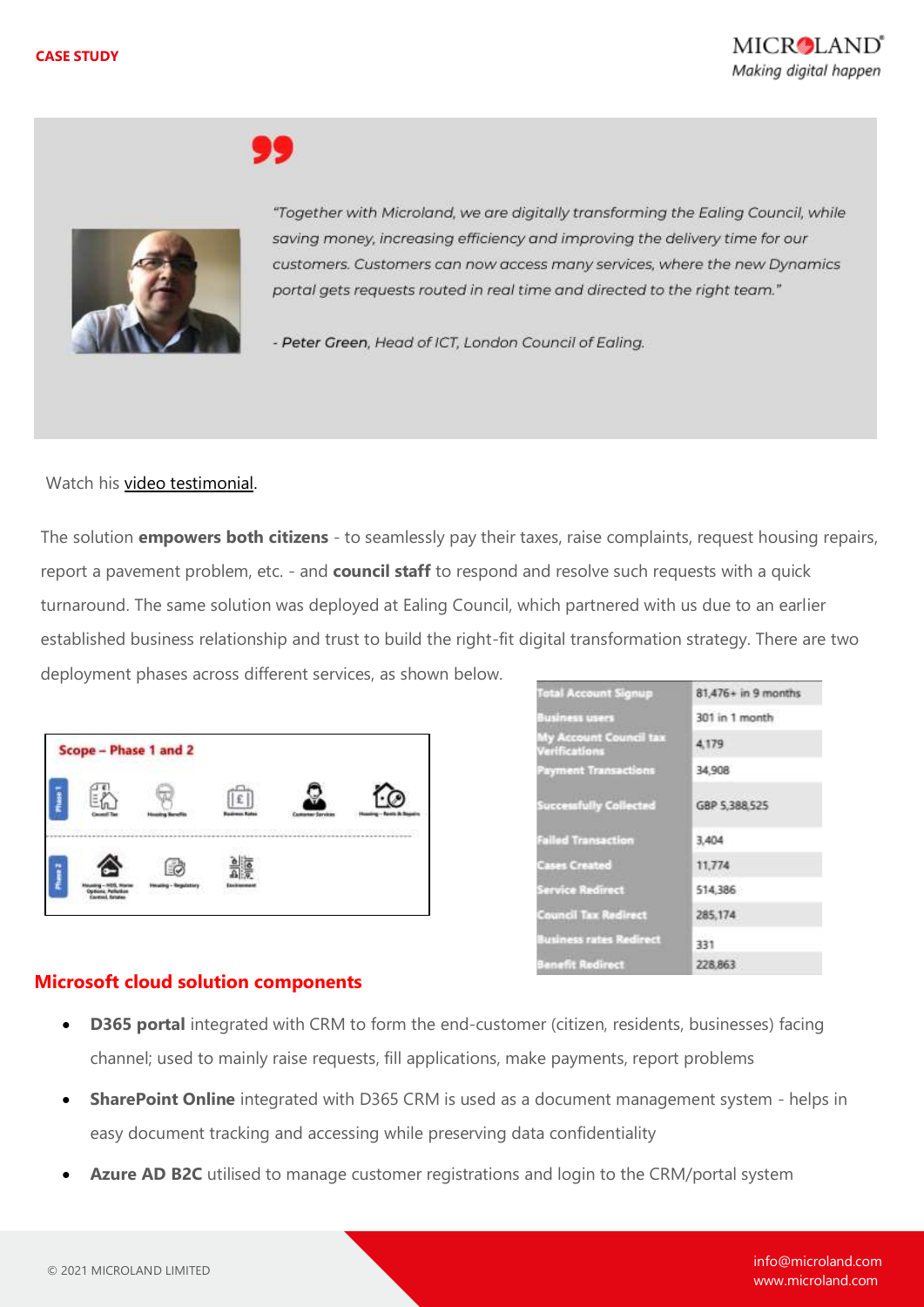- **Outlook** integration that enables sending out automated or manual emails from the CRM to the endcustomers
- **Power BI** integration with D365 CRM that builds custom dashboards and easy-to-understand reports
- **CRM with Bing maps** integration to help end-customers select addresses in their requests and for the CRM case owner to pinpoint the exact issue/request location

#### **Processes cut down to 3 days – and other goodies**

Remember the 25-day long tax application from before? This is how it works now: Customers apply for the Council Tax exemption via the D365 portal, the request is routed in real-time and processed in D365 CRM, as well as any outstanding information. Since all data from different LOB systems are visible in CRM, the Council staff has a 360° view of the customer's interactions with the Council, and in the final stage the resolution is passed back to the customer through the portal. Time? Only *three to five days.* Close to **150 business processes** for the Council are live and digitally **available through this solution**.

#### **Solutions benefits at a glance**

- **Faster request resolutions** the average case resolution time has come down to 3-5 days
- **Increased customer experience** customers can now interact/raise requests with the Council effortlessly by accessing the Council portal through either web or mobile. This becomes very important in today's challenging conditions when it is required to reduce direct contacts wherever possible
- **Simplified processes** with automation, routing workflows built in the solution, council processes have now become more simplified and reduce redundancies
- **360° customer view** staff can now see the full picture of every citizen tracked in the CRM system, which helps them understand customer activities and needs, identify frauds and recover any outstanding debts
- **Cut operational costs**  ambitious councils, as Ealing is, that are willing to transform everything they do (from procurement to how they organize) have a potential to save up to 30 per cent.

#### **Helping vulnerable citizens during COVID**

By leveraging Dynamics CRM, Microland also helped Ealing to ensure a fast COVID-related initiative, run by the National Healthcare Service (NHS). They urged local councils to survey locals to create lists of vulnerable citizens and establish their welfare, so that they could later send the necessary amenities to those households. The data was captured on the CRM forms and then suitably transferred to the required departments in the council to enable delivery of PPE and amenities.